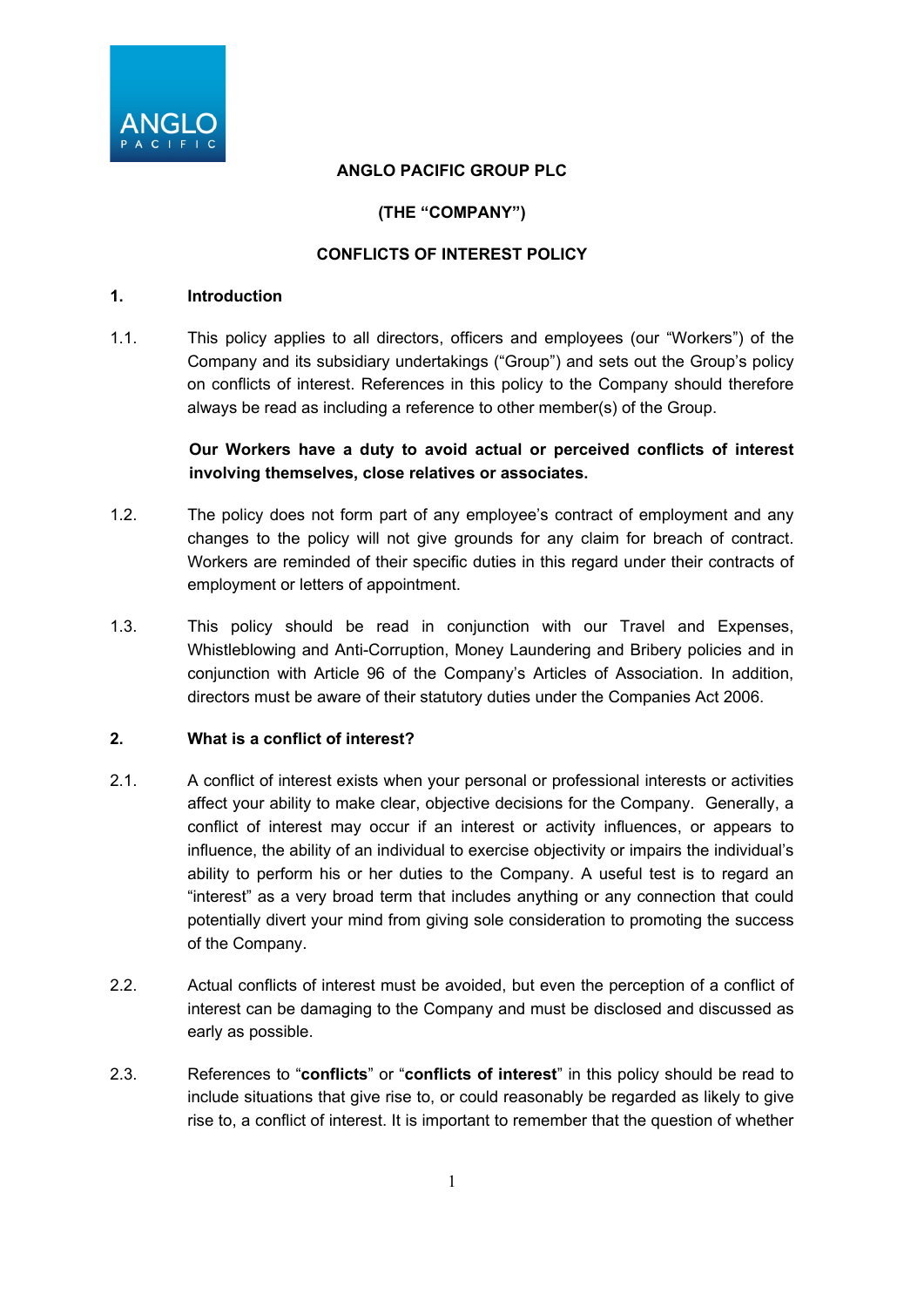a conflict could be said to exist will be judged objectively – would a "reasonable person" consider there to be a conflict on the relevant facts.

- 2.4. Conflicts can be both direct and indirect, for example through a Connected Person. For the purposes of this policy, a "**Connected Person**" in relation to a Worker means:
	- a) the immediate family members of a Worker, i.e. his or her spouse, civil partner, person with whom the Worker lives with in an enduring family relationship (and their children who are under 18 years), parents, siblings, children and stepchildren (of any age) and any other relative who resides in the same household;
	- b) companies in which the Worker has more than a 20% equity interest; and
	- c) any trustee of a trust in which the Worker or their Connected Persons are beneficiaries.
- 2.5. Workers should bring this policy to the attention of their Connected Persons.
- 2.6. There are many ways that conflicts of interest could arise. Some examples include, if you:
	- a) are a board member of another organisation outside work;
	- b) have a material interest in a private company which is related to your work;
	- c) have another job outside of the Company;
	- d) have a relationship with another employee at work who can influence your salary, rating or promotion;
	- e) have a relationship with a representative of a business partner or competitor of the Company.
- 2.7. Conflicts are generally categorised as either situational or transactional.
	- **Situational conflicts** arise where a Worker or his/her Connected Person, is in a position where their direct or indirect interests conflict, or could conflict, with that of the Company e.g. a Worker or his/her Connected Person becomes a director of a competing company.

Workers are required to avoid all situational conflicts unless these have been declared to, and authorised by, the Board or the Chief Executive Officer (see section on "Disclosure"). The duty to avoid situational conflicts applies, in particular, to the exploitation of any property, information or opportunity and it is immaterial whether the Company could take advantage of the property, information or opportunity.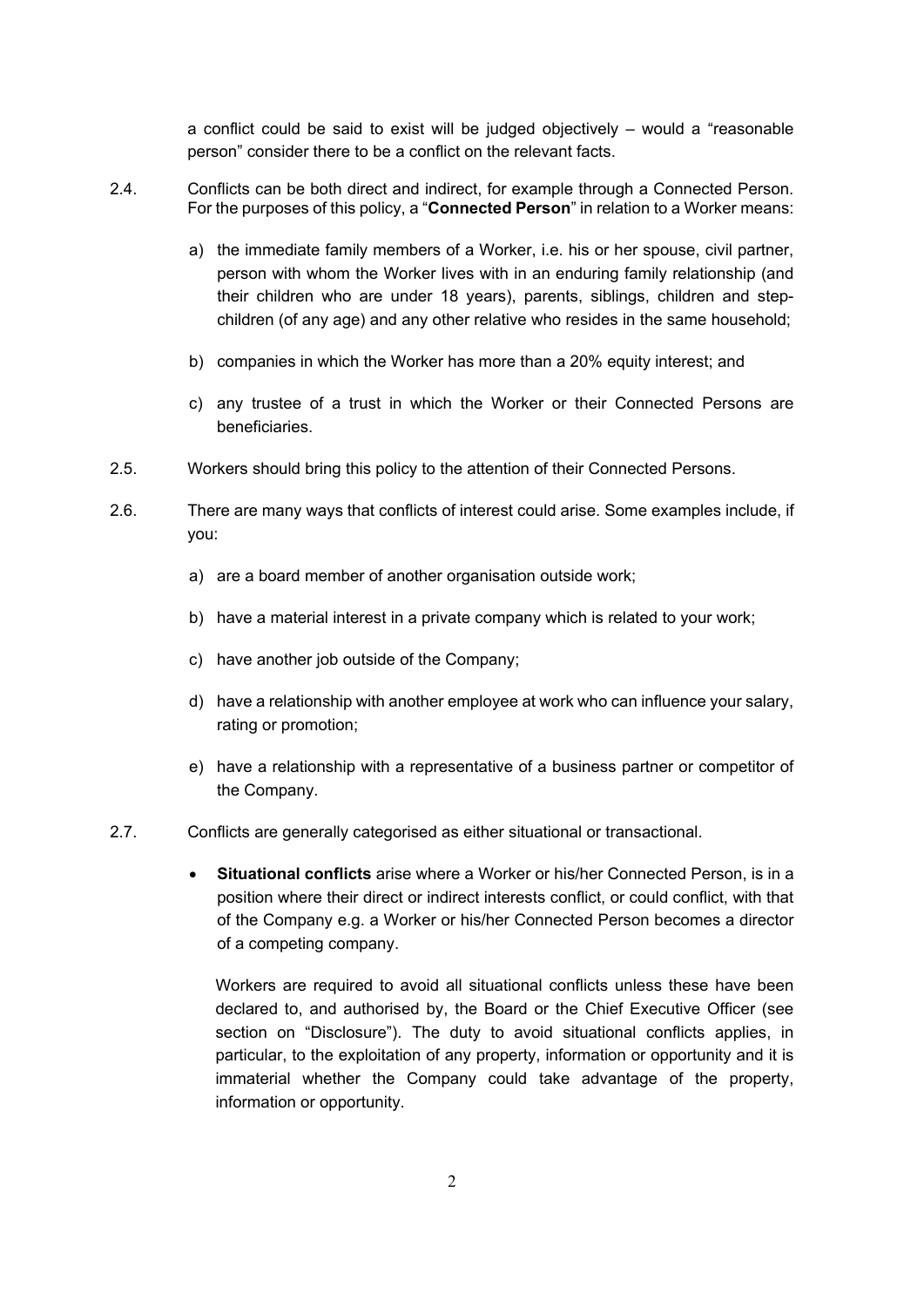• **Transactional conflicts** arise where a Worker has an interest in a transaction or arrangement to be entered into by the Company e.g. a Worker (or someone they are connected to) is a counterparty to that transaction.

Workers are required to declare transactional conflicts. They do not only arise in relation to legally binding transactions since the term "arrangement" can cover non-binding arrangements. The Associate must declare their interest before the Company enters into the proposed transaction or arrangement.

## **3. Expectations of Workers**

- 3.1. We expect all our Workers to:
	- a) ensure that personal interests do not compromise, nor appear to compromise, their obligations or duties to the Company or their ability to make objective and responsible decisions on behalf of the Company; and
	- b) avoid an unauthorised situational conflict, and while we provide guidance in this policy, each Worker must ultimately make that assessment themselves.
- 3.2. This policy provides guidance on how to avoid or handle such conflicts.
- 3.3. The duties contained in this policy are the personal responsibility of each Worker and not the Company. Only you will ultimately be aware of any actual or potential conflicts. You should ensure that you keep these duties under review and make any relevant disclosures on an ongoing basis.
- 3.4. Infractions of this policy are likely to result in disciplinary action, up to and including, termination of employment or office.

# **4. Disclosure**

- 4.1. Workers must notify the Company, in writing, of a conflict or potential conflict of interest as soon as possible and must, as part of such disclosure, declare the full nature and extent of the situation. Specifically:
- 4.2. Directors must disclose all conflicts of interest to the Board, with directors providing notification of the conflict of interest to the Chairman; and the Chairman providing notification of the conflict of interest to the Chief Executive Officer. Where it is felt that the situation could reasonably be regarded as likely to give rise to a conflict of interest, it must be authorised by the Board. Directors should be alert to other potential conflicts and ensure that their disclosures are kept up-to-date. Directors are required to notify the Company immediately of any change in an authorised conflict of interest or potential conflict of interest.